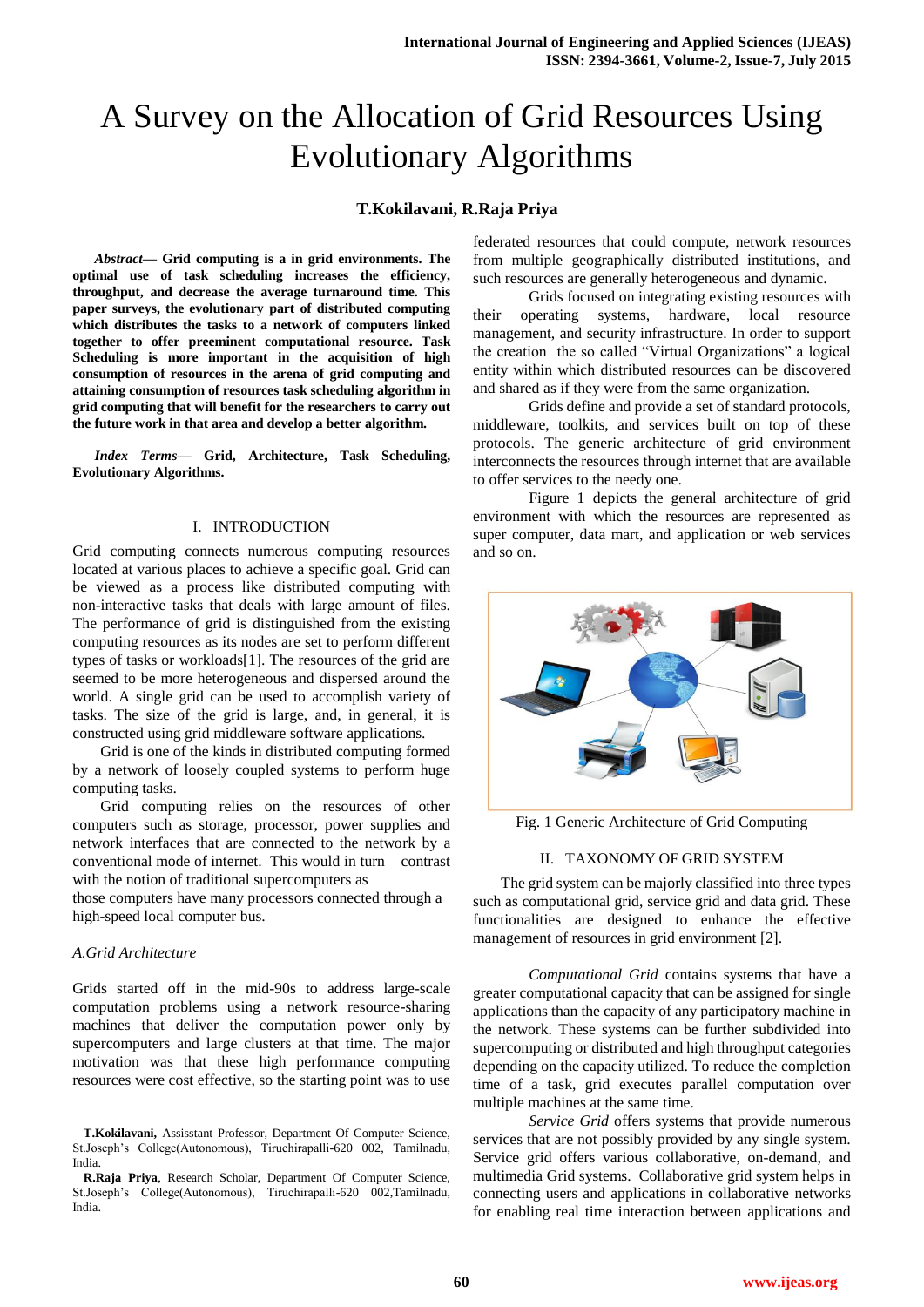users in a virtual workspace. On-demand grid system dynamically allocates resources to provide services. On the other hand, multimedia grid system acts as a platform for providing real-time video streaming applications.

*Data Grid* allows systems to provide an infrastructure for delivering data services from data sources such as data warehouses or digital libraries that could be distributed in a large network. The difference between the data service provided by the computational grid and data grid is that the post one offers a specialized infrastructure

to applications for storage management and data access than the prior.

#### III. TASK SCHEDULING IN GRID COMPUTING

The resources in computational grid mainly offer computational or processing power to the nodes that it is shared with. The benefits of grid computing encompasses the reduction of computational cost, minimum task completion time and turnaround time that helps in increasing the productivity. One primary issue associated with the efficient utilization of heterogeneous resources in a grid environment is task scheduling. In general, the computational grid is responsible for monitoring the management of resources, access uniformity, task scheduling and security as the resources are globally connected. The potentials of computational grid can also be stretched in the manipulation of business computations, clustering variety of applications and accounting.

One of the vital roles of grid computing is to choose the most appropriate resource for tasks scheduling to complete its execution either in terms of reducing cost or time. Task scheduler is used to manage both tasks and resources; the task of the task scheduler is to select the appropriate resource for the task with which it can be assigned [3]. The main objective of task scheduling is to make use of the efficient utilization of resources for sequence execution of tasks. The proper allocation of tasks to the processors would in turn reduce the completion time the application. Fig 2 depicts the framework of the task scheduler in grid computing, where the user initially makes a request to the grid application (GA) for the allocation of suitable resource for its tasks, the grid application refers the grid information registry to know the status of the grid resource and chooses a suitable resource for the user request and assigns the tasks to the resource. Finally, when the task is done the GA returns the results to the requested user.



Fig 2.Framework of Grid Task Scheduler *A.Types of Task Scheduling*

There are many types of scheduling algorithms available in grid environment to offer better results in terms of allocation of resources. Table 1, shows the different types of grid scheduling with their description[4]-[5].

|  |  |  | Table 1. Types of Grid Scheduling |
|--|--|--|-----------------------------------|
|--|--|--|-----------------------------------|

| S.                | Types<br>Grid<br>of      | Description                         |  |
|-------------------|--------------------------|-------------------------------------|--|
| No                | Scheduling               |                                     |  |
| $\mathbf{1}$      | Immediate Mode           | Tasks are scheduled as soon as      |  |
|                   |                          | they are getting into the system    |  |
| $\overline{2}$    | <b>Batch Mode</b>        | Tasks are grouped into batches      |  |
|                   |                          | and allocated to the resources      |  |
| 3                 | Preemptive               | Current execution of the tasks can  |  |
|                   |                          | be interrupted and the task can be  |  |
|                   |                          | migrated to another resource.       |  |
| 4                 | Non-Preemptive           | Task should entirely be completed   |  |
|                   |                          | in the same resource                |  |
| 5                 | <b>Static Scheduling</b> | information of resources<br>and     |  |
|                   |                          | tasks are assumed to be known in    |  |
|                   |                          | advance                             |  |
| 6                 | Dynamic                  | The<br>tasks<br>entering<br>are     |  |
|                   | Scheduling               | dynamically and the scheduler has   |  |
|                   |                          | to work on the allocation of        |  |
|                   |                          | resources.                          |  |
| 7                 | Independent              | Tasks are partitioned into almost   |  |
|                   | Scheduling               | independent parts which can be      |  |
|                   |                          | scheduled independently.            |  |
| 8                 | Centralized              | Contains single task scheduler on   |  |
|                   | Scheduling               | one instance, all information       |  |
|                   |                          | collected here                      |  |
| Hierarchical<br>9 |                          | Tasks are managed at three levels   |  |
|                   | Scheduling               | to improve load balance             |  |
|                   |                          |                                     |  |
| 10                | Decentralized            | No central instance is responsible, |  |
|                   | Scheduling               | allocated<br>tasks<br>using<br>are  |  |
|                   |                          | distributes schedulers              |  |

#### IV. EVOLUTIONARY GRID SCHEDULING ALGORITHMS

This paper reviews the most recent works carried out on the implementation of task scheduling through evolutionary grid scheduling in terms of the successful allocation of grid resources. Evolutionary algorithms provides well and approximate results to all sort of problems because they preferably do not make any assumption about the underlying facts, this generality is shown by successes almost in all domains. Evolutionary algorithms often interchange biological and computational principles and vice versa to produce optimized results to a problem. Fig. 3 shows the working processes of evolutionary algorithms.



Fig 3. Methodology of Evolutionary Algorithms'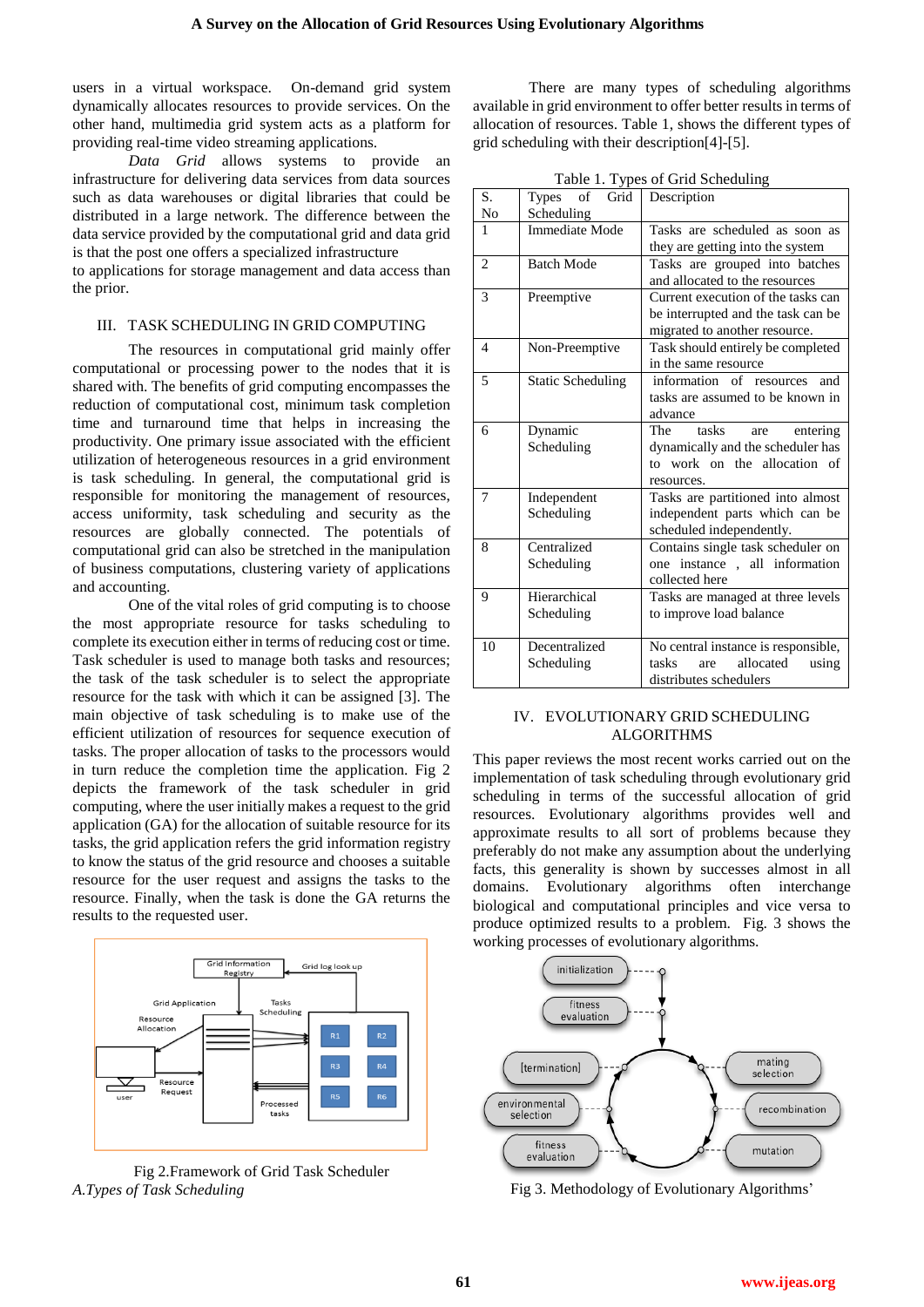## *A. Firefly Algorithm*

Yousif et al [6], presented a meta heuristics method based on firefly algorithm for scheduling tasks on grid computing. The authors dynamically created an optimal schedule to complete tasks within minimum makespan and flow time. In this work, the author treated each firefly as a candidate solution in a vector form, with n elements; they assumed all tasks were independent and preemption was not allowed and also assumed that the tasks and resources were ranked in ascending order based on the tasks' length and the processing speeds respectively. The speed of each resource is expressed in the form of MIPS (Million Instructions Per Second), and the length of each task in the number of instructions. They compared the results with Min-Min and Max-Min heuristic algorithm and showed that their method achieved less makespan and flowtime.

## *B. Multiple Ant Colony Algorithms*

Umarani et al [7], proposed a new concept of multiple ant colony optimization scheduling algorithm for the allocation of best suitable resources to each task with minimal makespan and execution time. Multiple ant colony algorithms were employed to avoid local optima problem. The author considered both positive and negative feedbacks in searching solutions. The modified pheromone allocated the resource and obtained optimal shortest path.

## *C. Genetic Algorithm*

Carretero et al [8], presented genetic algorithms based schedulers for efficiently allocating tasks to resources in a Grid system. They presented an extensive study on the usefulness of GAs for designing efficient Grid schedulers when makespan and flow time were minimized. Two encoding schemes had been considered and most of GA operators for each of them were implemented and empirically studied. Their experimental study showed that the GA-based schedulers outperform existing GA implementations in the literature for the problem and also revealed their efficiency when makespan and flowtime were minimized either in a hierarchical or a simultaneous optimization mode; previous approaches considered only the minimization of the makespan.

Moreover, the author identified GAs versions worked best under certain Grid characteristics, which was very useful for real Grids. They proved GA-based schedulers were very fast.

# *D. Cuckoo Search Algorithm*

Rabiee et al [9], proposed a method called Cuckoo Optimization Algorithm (COA) to solve task scheduling in grids computational design and discussed the implementation and results of the proposed algorithms. The results were compared and analyzed with the existing evolutionary algorithms grid computing algorithms such as GA, ACO and PSO. The results showed was more efficient and better performing compared with Genetic and Particle Swarm Optimization.

# *E. Particle Swarm Optimization Algorithm*

Izakian et al [10], introduced a Particle Swarm Optimization (PSO) algorithm, for grid task scheduling. Their proposed task scheduler aimed at minimizing makespan and flow time simultaneously. The goal of scheduler was to

minimize the two parameters and compared with the existing fuzzy PSO method in order to evaluate its efficacy.

The experimental results showed that the presented method was more efficient and this method can be effectively used for grid scheduling.

| Algorithm                                                                                                      | Merits                                                                                                                                                                                                                                         | Demerits                                                                                     |
|----------------------------------------------------------------------------------------------------------------|------------------------------------------------------------------------------------------------------------------------------------------------------------------------------------------------------------------------------------------------|----------------------------------------------------------------------------------------------|
| Scheduling Tasks<br>Grid<br>On<br>Computing Using<br>Firefly<br>Algorithm[6]                                   | $\triangleright$ Less makespan<br>time<br>than<br>min-min.<br>max-min<br>methods<br>$\triangleright$ Creates<br>dynamic<br>and<br>optimized task<br>scheduling                                                                                 | The<br>proposed<br>work<br>was<br>not<br>experiment<br>ed in real<br>grid<br>environmen<br>t |
| <b>Efficient Multiple</b><br>AntColony<br>Algorithm<br>for<br>Task Scheduling<br>In.<br>Grid<br>Environment[7] | $\triangleright$ Allocates<br><b>best</b><br>suitable<br>to<br>resources<br>each task<br>$\triangleright$ Minimize<br>makespan and<br>execution time                                                                                           | <b>Suffers</b><br>from local<br>optima                                                       |
| Genetic Algorithm<br><b>Based Schedulers</b><br>Grid<br>For<br>Computing<br>Systems[8]                         | $\triangleright$ Identified<br>the<br><b>GA</b><br>best<br>version<br>with<br>respect to the<br>Grid<br>Characteristics<br>$\triangleright$ Very fast<br>$\triangleright$ Allows dynamic<br>schedulers<br>in<br>batch mode for<br>a short time | Does<br>not<br>support<br>dynamic<br>scheduling                                              |
| Scheduling<br>Task<br>Grid<br>in<br>Computing<br>with<br>Cuckoo<br>Optimization<br>Algorithm <sup>[9]</sup>    | $\triangleright$ Generated<br>an<br>optimum<br>schedule<br>for<br>minimizing<br>time                                                                                                                                                           | Experiment<br>ed only with<br>small<br>scheduling<br>problem                                 |
| A Novel Particle<br>Swarm<br>Optimization<br>Approach for Grid<br>Task<br>Scheduling[10]                       | $\triangleright$ Outperforms<br>fuzzy PSO in<br>of<br>terms<br>makespan and<br>minimum<br>execution time                                                                                                                                       | Limited<br>quality<br>οf<br>service<br>constraints                                           |